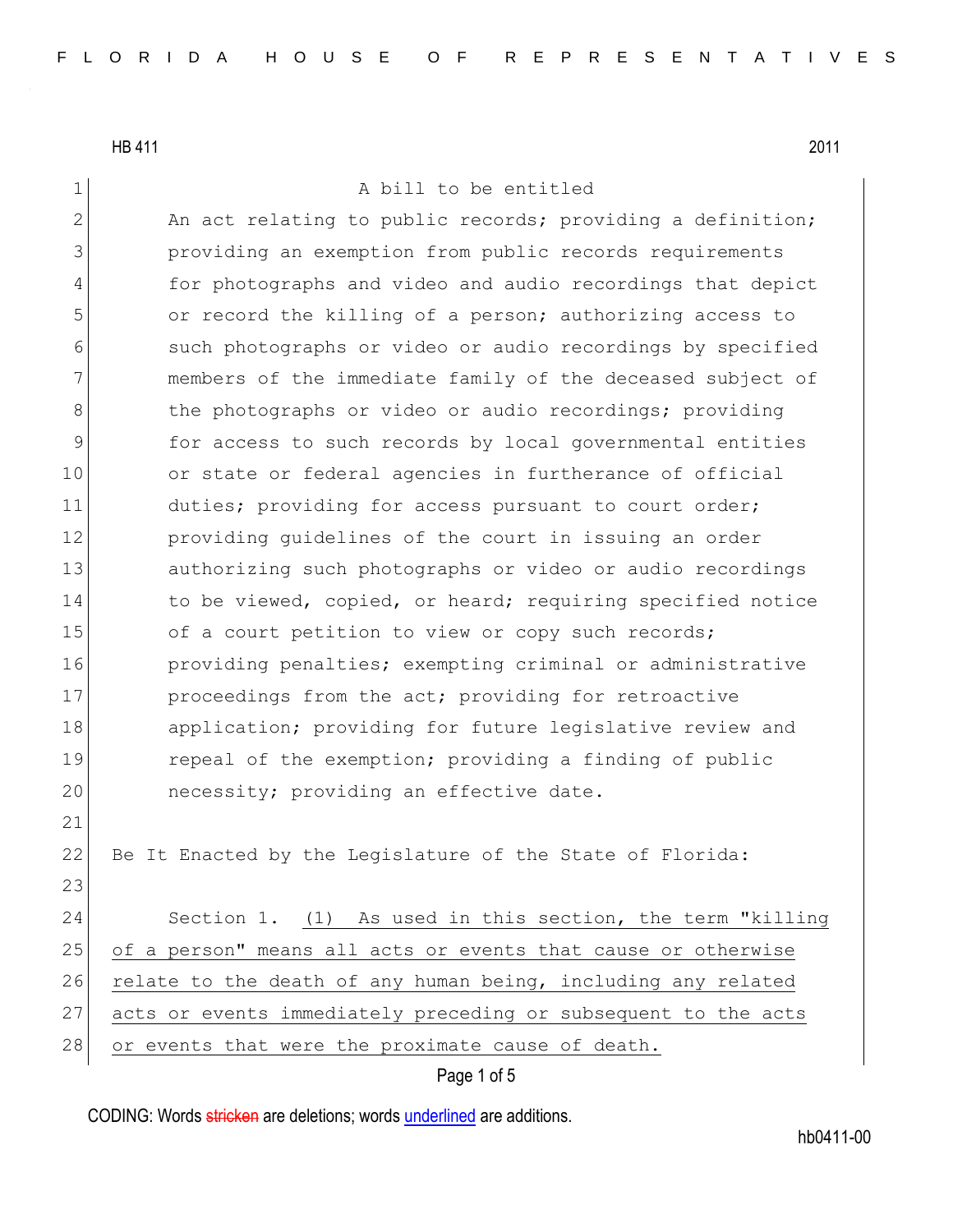| 29 | (2) A photograph or video or audio recording that depicts         |
|----|-------------------------------------------------------------------|
| 30 | or records the killing of a person is confidential and exempt     |
| 31 | from section $119.07(1)$ , Florida Statutes, and s. 24(a), Art. I |
| 32 | of the State Constitution, except that a surviving spouse of the  |
| 33 | decedent may view and copy any such photograph or video           |
| 34 | recording or listen to or copy any such audio recording. If       |
| 35 | there is no surviving spouse, then the surviving parents shall    |
| 36 | have access to such records. If there is no surviving spouse or   |
| 37 | parent, then an adult child shall have access to such records.    |
| 38 | (3) (a) The deceased's surviving relative, with whom              |
| 39 | authority rests to obtain such records, may designate in writing  |
| 40 | an agent to obtain such records.                                  |
| 41 | (b) A local governmental entity, or a state or federal            |
| 42 | agency, in furtherance of its official duties, pursuant to a      |
| 43 | written request, may view or copy a photograph or video           |
| 44 | recording or may listen to or copy an audio recording of the      |
| 45 | killing of a person and, unless otherwise required in the         |
| 46 | performance of their duties, the identity of the deceased shall   |
| 47 | remain confidential and exempt.                                   |
| 48 | (c) The custodian of the record, or his or her designee,          |
| 49 | may not permit any other person to view or copy such photograph   |
| 50 | or video recording or listen to or copy such audio recording      |
| 51 | without a court order.                                            |
| 52 | (4) (a) The court, upon a showing of good cause, may issue        |
| 53 | an order authorizing any person to view or copy a photograph or   |
| 54 | video recording that depicts or records the killing of a person   |
| 55 | or to listen to or copy an audio recording that depicts or        |

## Page 2 of 5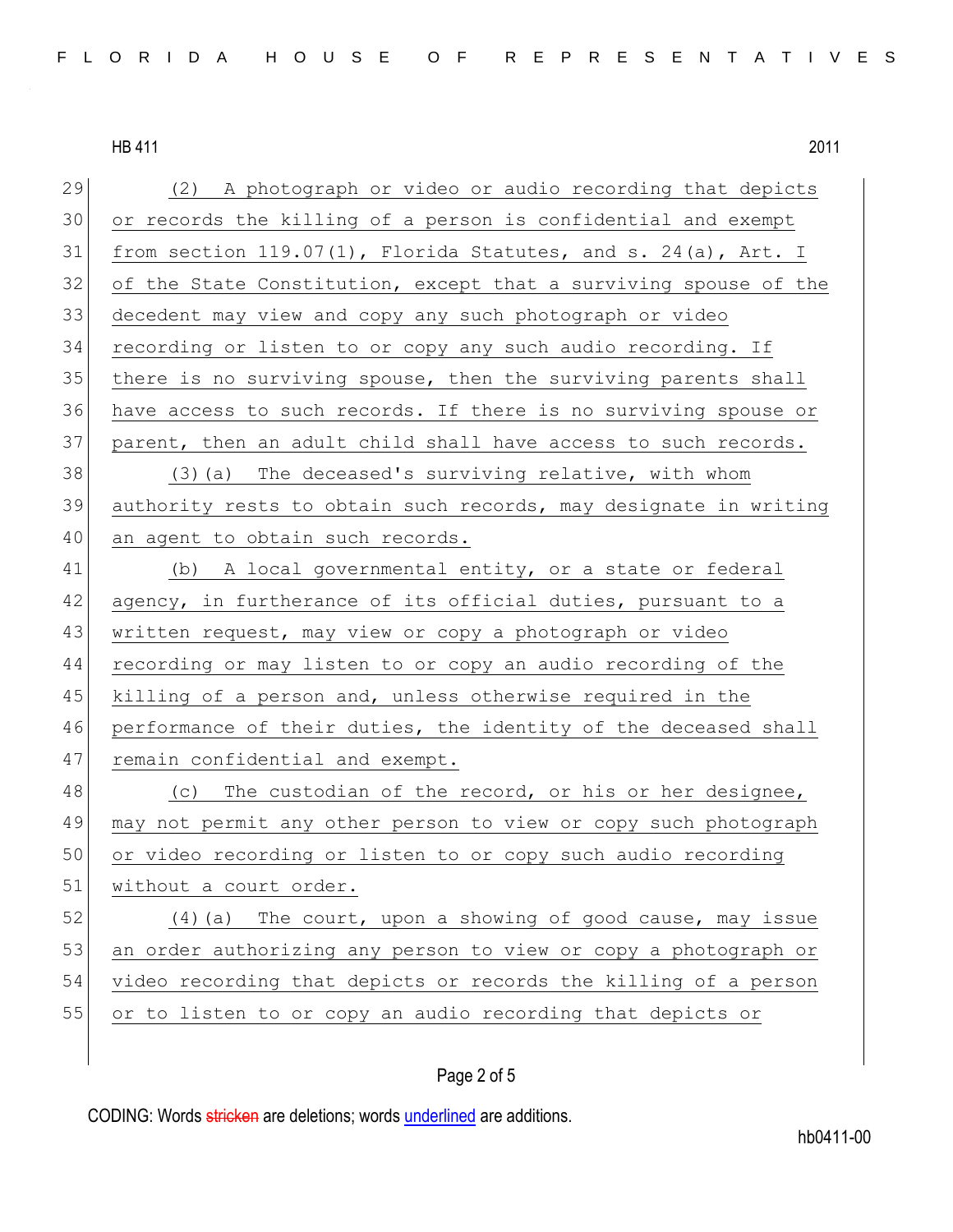56 records the killing of a person and may prescribe any 57 restrictions or stipulations that the court deems appropriate. 58 (b) In determining good cause, the court shall consider: 59 1. Whether such disclosure is necessary for the public 60 evaluation of governmental performance; 61 2. The seriousness of the intrusion into the family's 62 right to privacy and whether such disclosure is the least 63 intrusive means available; and 64 3. The availability of similar information in other public 65 records, regardless of form. 66 (c) In all cases, the viewing, copying, listening to, or 67 other handling of a photograph or video or audio recording that 68 depicts or records the killing of a person must be under the 69 direct supervision of the custodian of the record or his or her 70 designee. 71 (5) A surviving spouse shall be given reasonable notice of 72 a petition filed with the court to view or copy a photograph or 73 video recording that depicts or records the killing of a person 74 or to listen to or copy any such audio recording, a copy of such 75 petition, and reasonable notice of the opportunity to be present 76 and heard at any hearing on the matter. If there is no surviving 77 spouse, then such notice must be given to the parents of the 78 deceased and, if the deceased has no living parent, then to the 79 adult children of the deceased. 80 (6)(a) Any custodian of a photograph or video or audio 81 recording that depicts or records the killing of a person who 82 willfully and knowingly violates this section commits a felony

## Page 3 of 5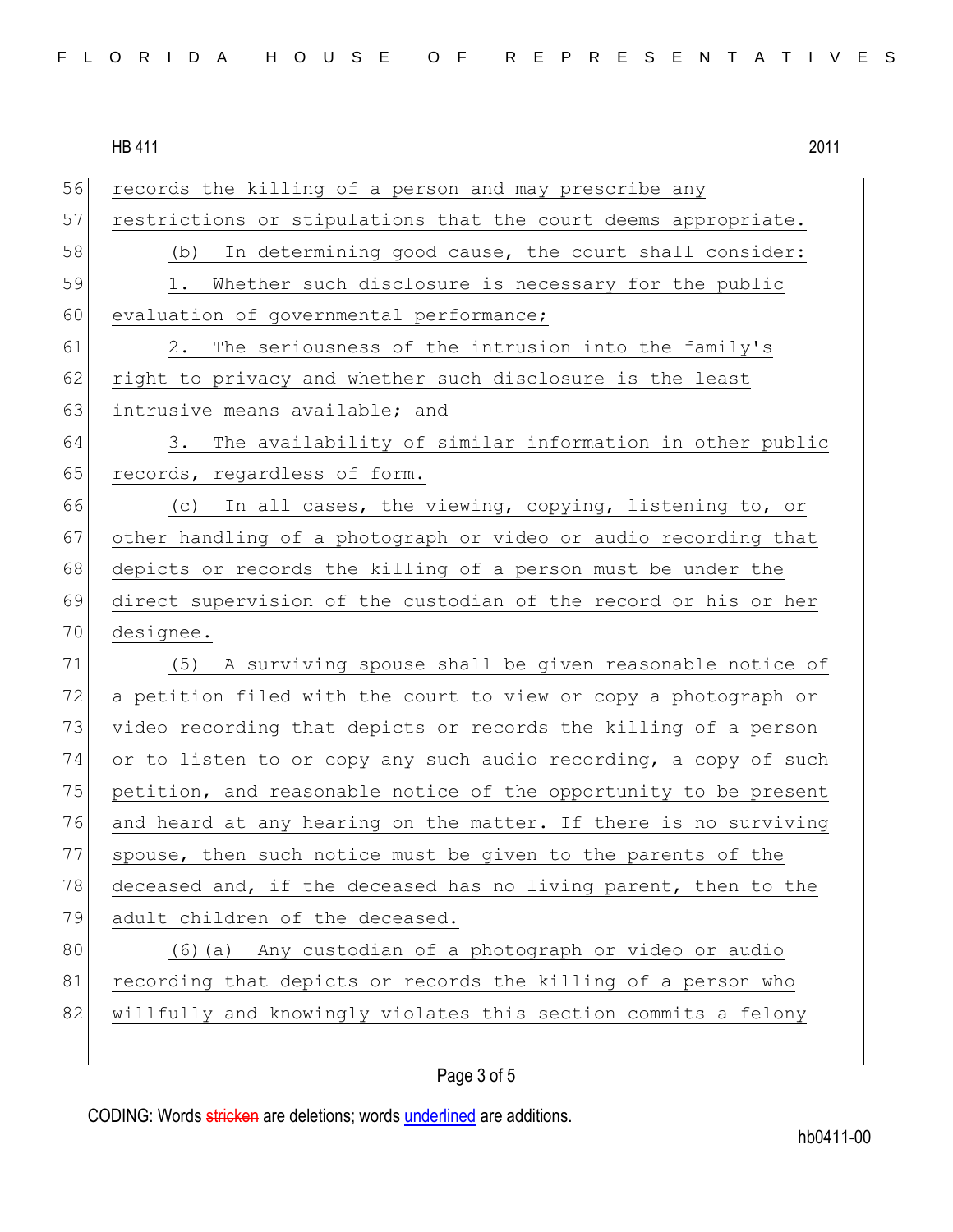83 of the third degree, punishable as provided in section 775.082, 84 section 775.083, or section 775.084, Florida Statutes. 85 (b) Any person who willfully and knowingly violates a 86 court order issued pursuant to this section commits a felony of 87 the third degree, punishable as provided in section 775.082, 88 section 775.083, or section 775.084, Florida Statutes. 89 (c) A criminal or administrative proceeding is exempt from 90 this section but, unless otherwise exempted, is subject to all 91 other provisions of chapter 119, Florida Statutes, provided 92 however that this section does not prohibit a court in a 93 criminal or administrative proceeding upon good cause shown from 94 restricting or otherwise controlling the disclosure of a 95 killing, crime scene, or similar photograph or video or audio 96 recordings in the manner prescribed herein. 97 (7) This exemption shall be given retroactive application 98 and shall apply to all photographs or video or audio recordings 99 that depict or record the killing of a person, regardless of 100 whether the killing of the person occurred before, on, or after 101 July 1, 2011. 102 (8) This section is subject to the Open Government Sunset 103 Review Act in accordance with s. 119.15, Florida Statutes, and 104 shall stand repealed on October 2, 2016, unless reviewed and 105 saved from repeal through reenactment by the Legislature. 106 Section 2. The Legislature finds that is a public 107 necessity that photographs and video and audio recordings that 108 depict or record the killing of any person be made confidential 109 and exempt from the requirements of section 119.07(1), Florida 110 Statutes, and Section 24(a) of Article I of the State

## Page 4 of 5